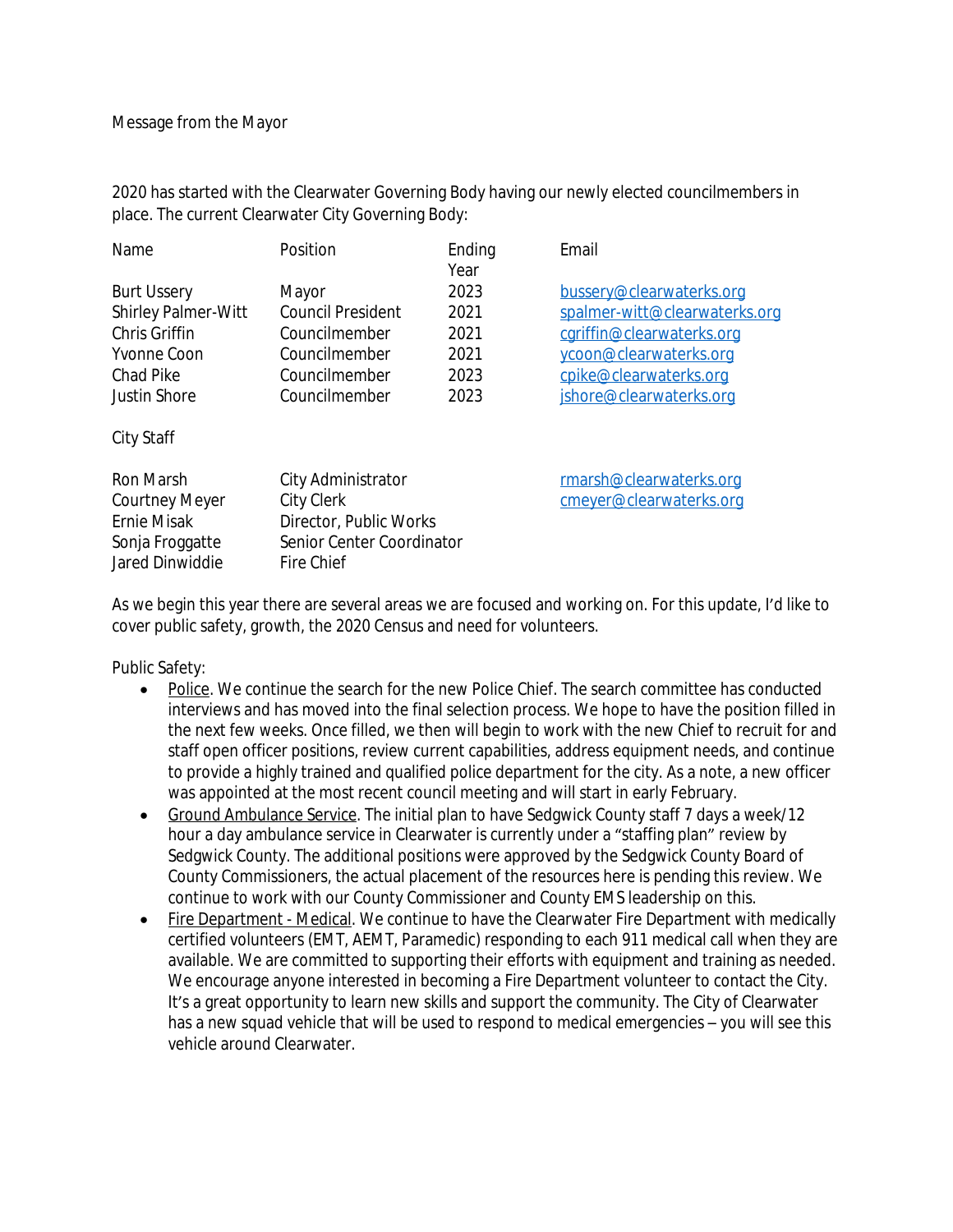



Growth:

- Residential. Over the past 4 years there have been 39 new homes added in the City of Clearwater. We currently have 4 under construction and 3 more pending. Lots are available in Park Glen, Park Glen Estates, Chisholm Ridge, Indian Lakes, and throughout the City. The following incentives were carried forward from 2019, and the new Governing Body will be reviewing those in the near future to see what, if any, changes are needed to continue to motivate building:
	- o 3 Year Rebate on City of Clearwater Portion of Property Taxes based on a sliding scale
	- o Homebuyer Credit at Closing/ Certificate of Occupancy of \$1,500
- Commercial. There continues to be interest in commercial growth at the Clearwater Industrial Park complex. New businesses have recently come to Clearwater and we continue to seek out business that make sense for our community.

## Census 2020:

The process known as Census 2020 is about to begin. The census is confidential and required by law. If you're interested in understanding why the decennial census is important, particularly to the City of Clearwater and the State of Kansas, the Wichita Census 2020 Committee will be making a presentation at the Clearwater Council Meeting on Tuesday, January 28<sup>th</sup> at 6:30 p.m. Here is some basic information:

- March 2020 Each address will receive a mailer with information and an access code. This will allow on-line completion of the 10-question census.
- May 2020 If households do not fill out the census online, then non-response follow up starts. This will include phone calls and as a last resort door to door canvassing.

If interested, there are employment opportunities available with the Census Bureau. You can work as little or as much as you like, and the jobs start at \$15.00/hour. More information will be made available once we have it.

## Volunteers:

One way to get involved in your community is through the various boards and commissions that help the City operate. These groups are a great way to learn about how the city works and provides an opportunity for citizens to serve. Most of the groups meet once per month for 60-90 minutes. Currently, the City of Clearwater continues to seek volunteers for the groups listed below. If you are interested, please contact City Hall.

Planning Commission – 1 member (must live outside City limits), 3-year term